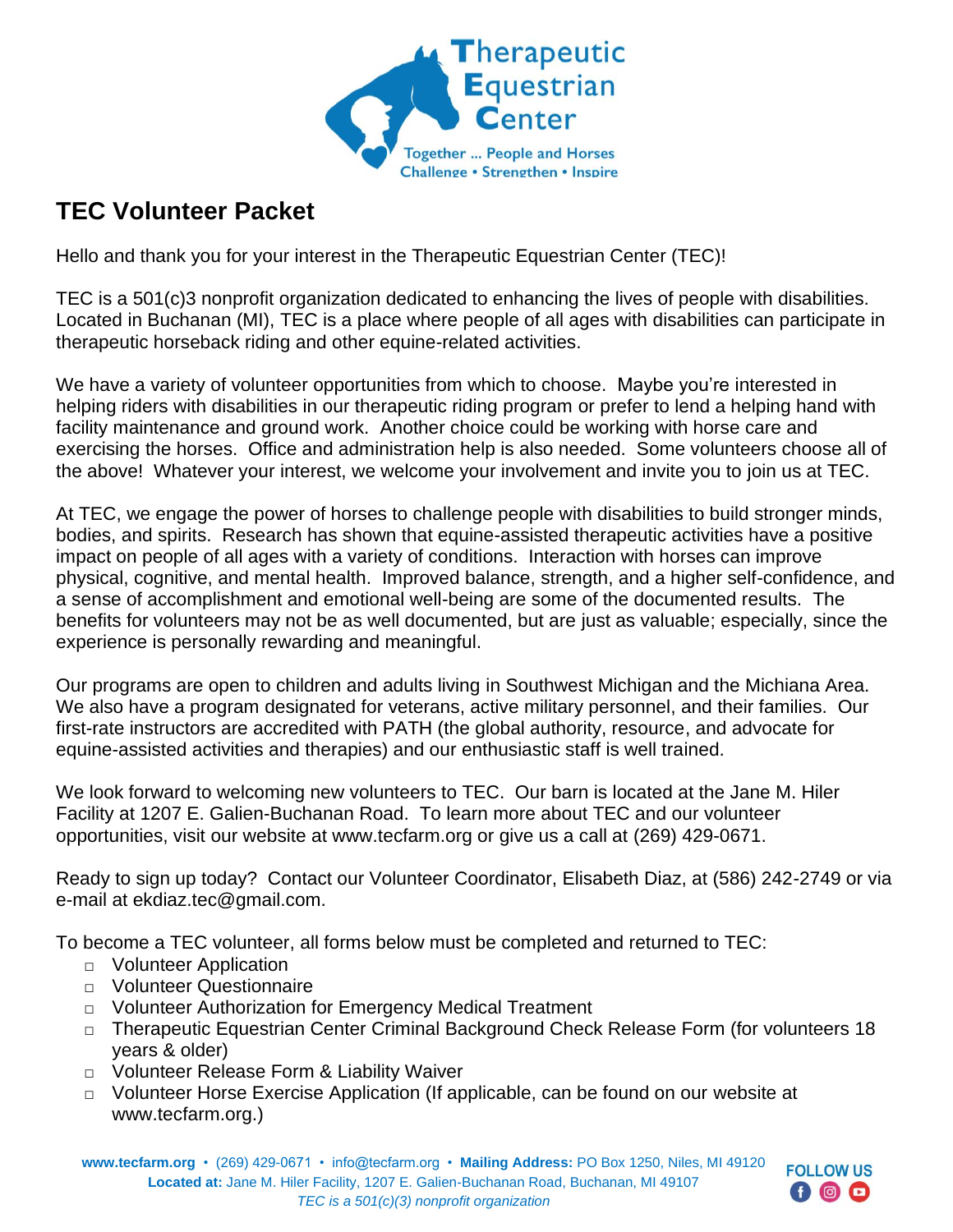

# **TEC Barn Rules for the Jane M. Hiler Facility**

Please observe the following Barn Rules, which are designed to ensure a safe and pleasant experience for everyone. In the event they are not being followed, members of TEC staff and designated volunteers have the authority to take any and all appropriate action to enforce the Barn Rules. Thank you for your cooperation.

- No smoking in the barn.
- Children under the age of 14 must be supervised and accompanied by an adult at all times. All participant siblings must remain with their parents at all times.
- All visitors, participant families, and friends will remain within the designated observation areas.
- No one is allowed to enter any pasture or stall when horses are present without the permission or under the supervision of TEC personnel.
- No one is allowed to enter the tack room without the permission or under the supervision of TEC personnel.
- No one is allowed in or around the machinery or equipment without the permission or under the supervision of TEC personnel.
- Dispose of trash and recycled items in the appropriate receptacles.
- Participants will be permitted in the grooming stalls with the approval of TEC instructors.
- During equine-assisted activities that include Saddle STARS activities, Camp TEC, riding, grooming, and/or ground lessons visitors must remain quiet. Cell phones must be silenced or set to vibrate.
- All participants must wear certified and approved helmets when engaged in horse-related activities.
- Any person mounted on a horse must wear a certified and approved helmet while riding horses.
- Please remove any manure from the arena, aisle, and grooming stalls after a riding session. Return the equipment to the proper storage area.
- Pets are not allowed on the TEC grounds or barn. Certified Service Dogs are allowed.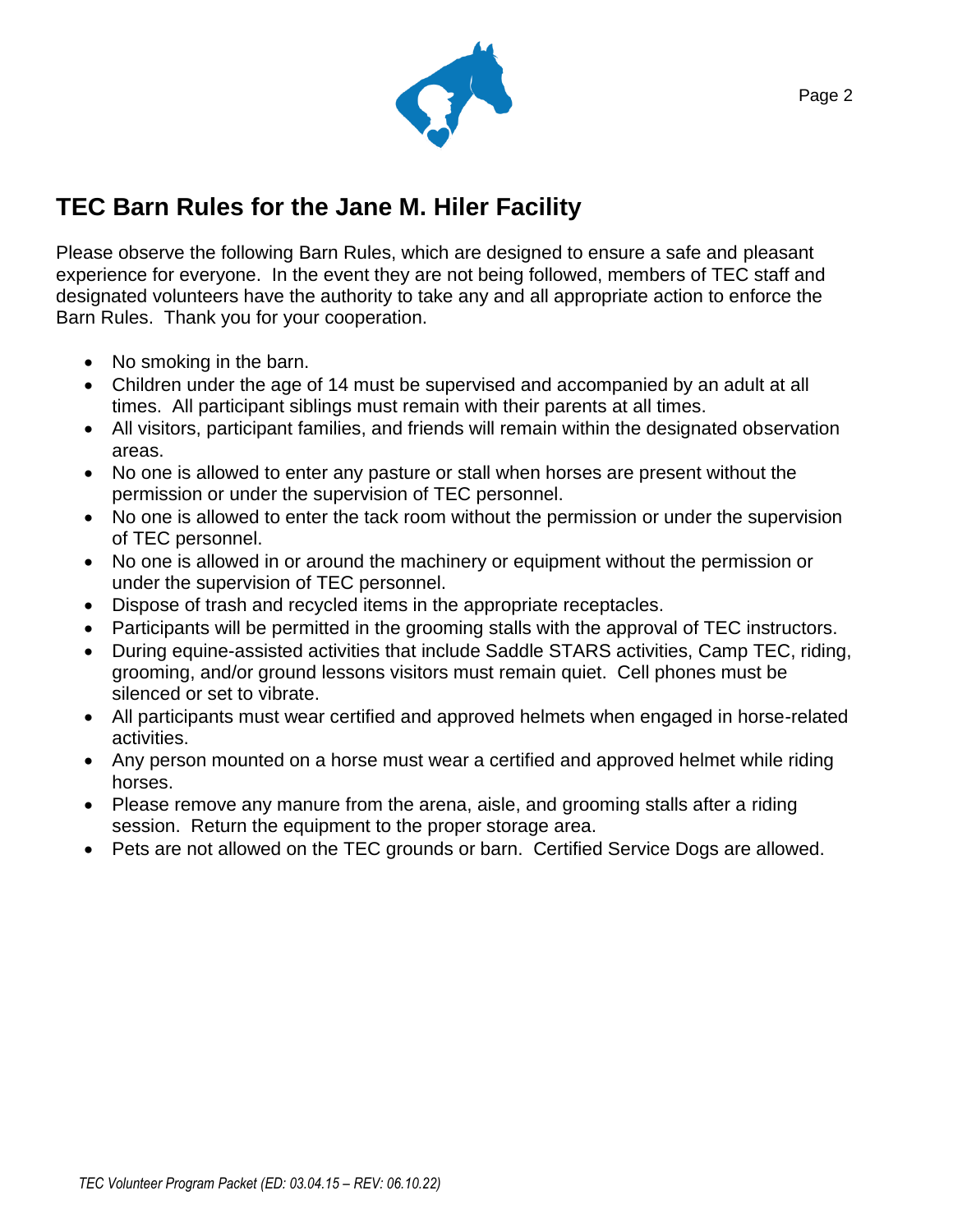

## **Volunteer Application** *(please print clearly)*

| Date of Birth:<br>Age:<br><b>Address:</b><br>Zip Code:<br>City:<br>State:<br><b>Home Phone:</b><br><b>Cell Phone:</b><br>E-mail:<br>□ Phone<br>Best way to<br>(If by phone, which do you prefer: $\Box$ Text Message<br>$\Box$ E-mail<br>□ Snail Mail<br>reach you:<br>$\Box$ Home or $\Box$ Cell?)<br>If under 18 years old, name<br>Phone:<br>Name:<br>and phone number of<br>parent(s) or legal guardian(s):<br><b>Employer/School:</b><br><b>Address:</b><br><b>Work Phone:</b><br>$\Box$ No<br>May we contact you at work?<br>$\Box$ Yes<br>Please check your area(s) of interest:<br><b>Horse Care</b><br>Lessons*<br><b>Special Events &amp; Public Relations</b><br>Horse Leader<br><b>Chore Support/Person</b><br><b>Newsletters</b><br>$\Box$<br>$\Box$<br>П<br><b>Cleaning Stalls</b><br>Photography/Video<br>Side-walking with<br>$\Box$<br>П<br>$\Box$<br>a rider<br><b>Cleaning Tack</b><br><b>Public Speaking</b><br>$\Box$<br>$\Box$<br>Assist with Horse Spa Days<br>Mailings<br>Instructor<br>$\Box$<br>$\Box$<br>п<br><b>Finding/Assessing New Horses</b><br>Fundraisers<br><b>Ring Assistant</b><br>$\Box$<br>$\Box$<br>□<br><b>Finding New Homes for Retired</b><br>Information Booths/Expos<br>Concierge<br>$\Box$<br>□<br>$\Box$<br><b>Horses</b><br><b>Volunteer Recruiter</b><br>$\Box$<br><b>Marketing &amp; Advertising</b><br><b>Facility</b><br>General<br><b>Graphic Designer</b><br>Office Work/Administration<br><b>General Maintenance</b><br>$\Box$<br>П<br>П<br>Web Site Manager<br><b>Grant Writing</b><br>Carpentry<br>$\Box$<br>$\Box$<br>□<br><b>Newsletters</b><br><b>Board/Advisory Board Member</b><br>Plumbing<br>$\Box$<br>$\Box$<br>$\Box$<br><b>Committee Member</b><br><b>Promotional Assistance</b><br>Barn Clean Up Days<br>П<br>П.<br>$\Box$<br>Do you have a special skill/talent that might be useful to TEC? Please explain:<br>* In these specific areas, volunteers must be 14 years old to help with riding lessons. | Name: | Date: |
|------------------------------------------------------------------------------------------------------------------------------------------------------------------------------------------------------------------------------------------------------------------------------------------------------------------------------------------------------------------------------------------------------------------------------------------------------------------------------------------------------------------------------------------------------------------------------------------------------------------------------------------------------------------------------------------------------------------------------------------------------------------------------------------------------------------------------------------------------------------------------------------------------------------------------------------------------------------------------------------------------------------------------------------------------------------------------------------------------------------------------------------------------------------------------------------------------------------------------------------------------------------------------------------------------------------------------------------------------------------------------------------------------------------------------------------------------------------------------------------------------------------------------------------------------------------------------------------------------------------------------------------------------------------------------------------------------------------------------------------------------------------------------------------------------------------------------------------------------------------------------------------------------------------------------------------------------------------------------|-------|-------|
|                                                                                                                                                                                                                                                                                                                                                                                                                                                                                                                                                                                                                                                                                                                                                                                                                                                                                                                                                                                                                                                                                                                                                                                                                                                                                                                                                                                                                                                                                                                                                                                                                                                                                                                                                                                                                                                                                                                                                                              |       |       |
|                                                                                                                                                                                                                                                                                                                                                                                                                                                                                                                                                                                                                                                                                                                                                                                                                                                                                                                                                                                                                                                                                                                                                                                                                                                                                                                                                                                                                                                                                                                                                                                                                                                                                                                                                                                                                                                                                                                                                                              |       |       |
|                                                                                                                                                                                                                                                                                                                                                                                                                                                                                                                                                                                                                                                                                                                                                                                                                                                                                                                                                                                                                                                                                                                                                                                                                                                                                                                                                                                                                                                                                                                                                                                                                                                                                                                                                                                                                                                                                                                                                                              |       |       |
|                                                                                                                                                                                                                                                                                                                                                                                                                                                                                                                                                                                                                                                                                                                                                                                                                                                                                                                                                                                                                                                                                                                                                                                                                                                                                                                                                                                                                                                                                                                                                                                                                                                                                                                                                                                                                                                                                                                                                                              |       |       |
|                                                                                                                                                                                                                                                                                                                                                                                                                                                                                                                                                                                                                                                                                                                                                                                                                                                                                                                                                                                                                                                                                                                                                                                                                                                                                                                                                                                                                                                                                                                                                                                                                                                                                                                                                                                                                                                                                                                                                                              |       |       |
|                                                                                                                                                                                                                                                                                                                                                                                                                                                                                                                                                                                                                                                                                                                                                                                                                                                                                                                                                                                                                                                                                                                                                                                                                                                                                                                                                                                                                                                                                                                                                                                                                                                                                                                                                                                                                                                                                                                                                                              |       |       |
|                                                                                                                                                                                                                                                                                                                                                                                                                                                                                                                                                                                                                                                                                                                                                                                                                                                                                                                                                                                                                                                                                                                                                                                                                                                                                                                                                                                                                                                                                                                                                                                                                                                                                                                                                                                                                                                                                                                                                                              |       |       |
|                                                                                                                                                                                                                                                                                                                                                                                                                                                                                                                                                                                                                                                                                                                                                                                                                                                                                                                                                                                                                                                                                                                                                                                                                                                                                                                                                                                                                                                                                                                                                                                                                                                                                                                                                                                                                                                                                                                                                                              |       |       |
|                                                                                                                                                                                                                                                                                                                                                                                                                                                                                                                                                                                                                                                                                                                                                                                                                                                                                                                                                                                                                                                                                                                                                                                                                                                                                                                                                                                                                                                                                                                                                                                                                                                                                                                                                                                                                                                                                                                                                                              |       |       |
|                                                                                                                                                                                                                                                                                                                                                                                                                                                                                                                                                                                                                                                                                                                                                                                                                                                                                                                                                                                                                                                                                                                                                                                                                                                                                                                                                                                                                                                                                                                                                                                                                                                                                                                                                                                                                                                                                                                                                                              |       |       |
|                                                                                                                                                                                                                                                                                                                                                                                                                                                                                                                                                                                                                                                                                                                                                                                                                                                                                                                                                                                                                                                                                                                                                                                                                                                                                                                                                                                                                                                                                                                                                                                                                                                                                                                                                                                                                                                                                                                                                                              |       |       |
|                                                                                                                                                                                                                                                                                                                                                                                                                                                                                                                                                                                                                                                                                                                                                                                                                                                                                                                                                                                                                                                                                                                                                                                                                                                                                                                                                                                                                                                                                                                                                                                                                                                                                                                                                                                                                                                                                                                                                                              |       |       |
|                                                                                                                                                                                                                                                                                                                                                                                                                                                                                                                                                                                                                                                                                                                                                                                                                                                                                                                                                                                                                                                                                                                                                                                                                                                                                                                                                                                                                                                                                                                                                                                                                                                                                                                                                                                                                                                                                                                                                                              |       |       |
|                                                                                                                                                                                                                                                                                                                                                                                                                                                                                                                                                                                                                                                                                                                                                                                                                                                                                                                                                                                                                                                                                                                                                                                                                                                                                                                                                                                                                                                                                                                                                                                                                                                                                                                                                                                                                                                                                                                                                                              |       |       |

When is your best availability to volunteer? □ Weekdays □ Weekends □ Flexible Are you able to commit to a regular scheduled lesson time?  $\Box$  Yes  $\Box$  No Are vou available only on a sub or on-call basis?  $\Box$  Yes  $\Box$  No Are you available only on a sub or on-call basis?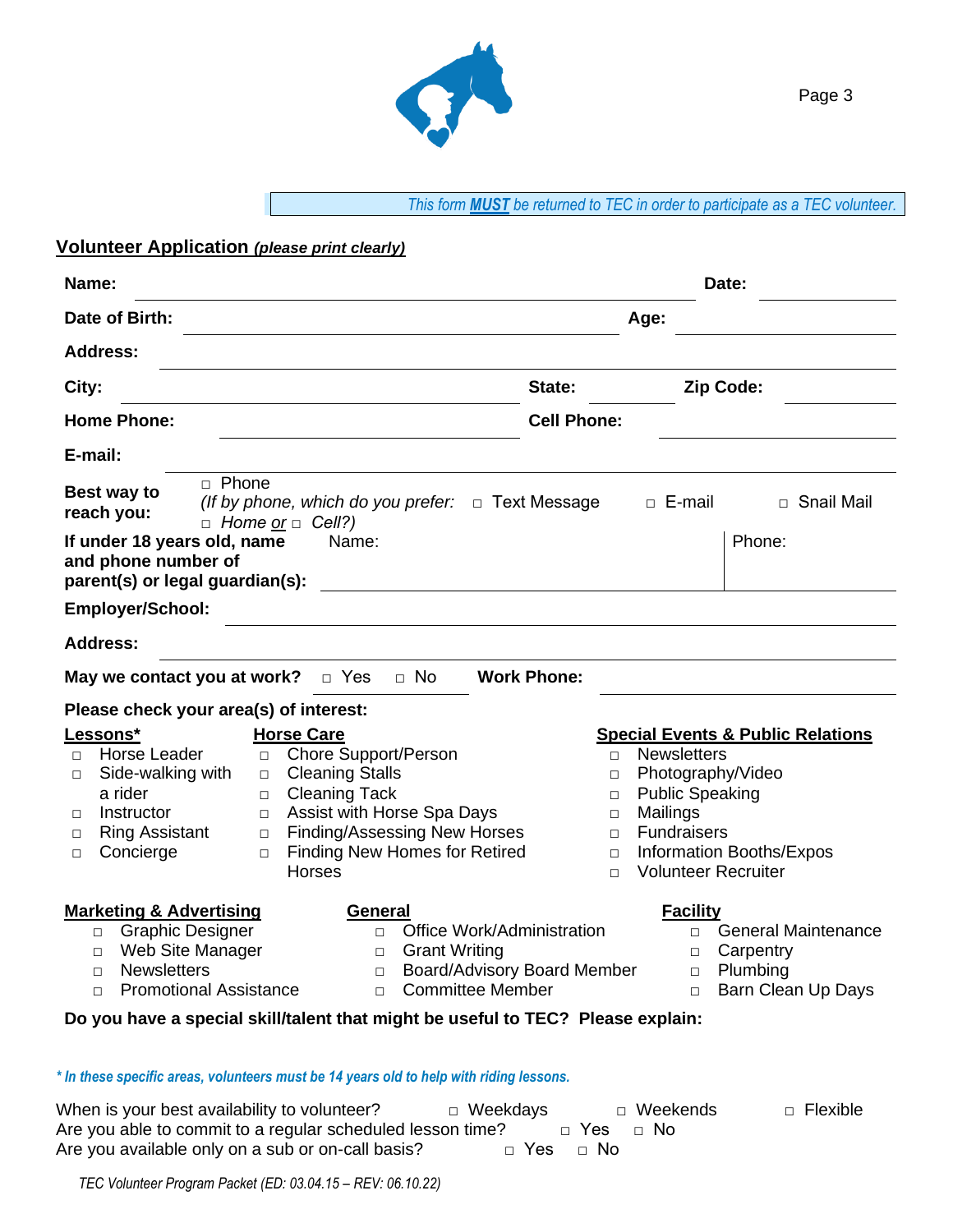

#### **Volunteer Questionnaire** *(Please Print Clearly)*

We would like to get to know you better. Please answer these questions briefly and to the best of your ability.

|    | 1. How did you hear about TEC? If you were referred by someone from TEC, please tell us who.                                                                                                                            |  |
|----|-------------------------------------------------------------------------------------------------------------------------------------------------------------------------------------------------------------------------|--|
| 2. | Please explain why you want to become a Therapeutic Equestrian Center volunteer.                                                                                                                                        |  |
| 3. | What do you hope to gain from this experience?                                                                                                                                                                          |  |
| 4. | Have you been involved with therapeutic riding programs in the past?*<br>Yes<br>$\Box$ No<br>$\Box$                                                                                                                     |  |
| 5. | $\Box$ No<br>Do you have previous experience with people who have disabilities?*<br>$\Box$ Yes                                                                                                                          |  |
| 6. | Do you have previous experience with horses?*<br>$\Box$ Yes<br>$\Box$ No                                                                                                                                                |  |
| 7. | Have you owned and/or cared for your own horse(s)?*<br>$\Box$ No<br>$\Box$ Yes                                                                                                                                          |  |
| 8. | Please list type of horse/special needs training and years of experience, including your experience in<br>relation to the questions above marked with an *. (If you need additional space, please use the<br>backside.) |  |
|    | 9. Are you willing to take classes to increase your knowledge?<br>n Yes<br>$\Box$ No                                                                                                                                    |  |
|    |                                                                                                                                                                                                                         |  |

*I have read the Therapeutic Equestrian Center's Volunteer Handbook (which can be found at www.tecfarm.org) and all my questions regarding its contents have been answered to my satisfaction. I agree to adhere to all policies contained in the Volunteer Handbook.*

By signing below, I am stating all information provided above is accurate and truthful. I understand that any false statements may affect my ability to volunteer at the Therapeutic Equestrian Center. I understand that my forms must be reviewed, updated, or renewed on an annual basis.

| Written Name of Volunteer | Written Name of Parent/Legal Guardian (if applicable) |  |  |
|---------------------------|-------------------------------------------------------|--|--|
|                           |                                                       |  |  |
|                           |                                                       |  |  |
| Signature of Volunteer    | Signature of Parent/Legal Guardian (if applicable)    |  |  |
|                           |                                                       |  |  |
| Date:                     |                                                       |  |  |
|                           |                                                       |  |  |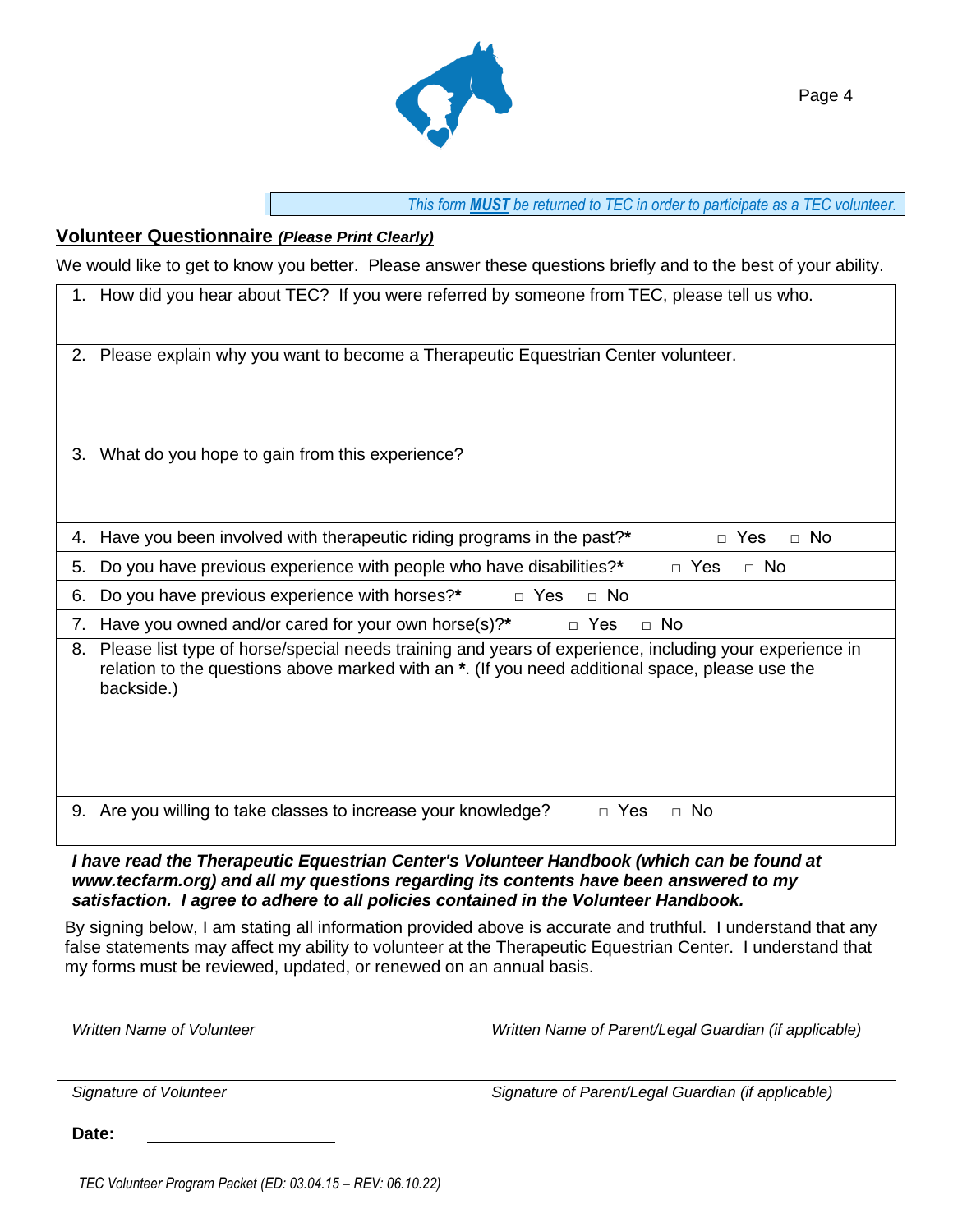

## **Volunteer Authorization for Emergency Medical Treatment** *(please print clearly)*

| Name:                                                                                                                                                                                                                                                                  |                                                    | Date of Birth:                                        |  |  |
|------------------------------------------------------------------------------------------------------------------------------------------------------------------------------------------------------------------------------------------------------------------------|----------------------------------------------------|-------------------------------------------------------|--|--|
| <b>Address:</b>                                                                                                                                                                                                                                                        |                                                    |                                                       |  |  |
| City:                                                                                                                                                                                                                                                                  | State:                                             | Zip Code:                                             |  |  |
| <b>Home Phone:</b>                                                                                                                                                                                                                                                     | <b>Cell Phone:</b>                                 |                                                       |  |  |
| Do you have health insurance?<br>$\Box$ Yes                                                                                                                                                                                                                            | $\Box$ No                                          |                                                       |  |  |
| <b>Physician Name:</b>                                                                                                                                                                                                                                                 |                                                    |                                                       |  |  |
| <b>Preferred Medical Facility:</b>                                                                                                                                                                                                                                     |                                                    |                                                       |  |  |
| Health Insurance Company Name (this includes MEDICAID<br>coverage):<br>Health Insurance Company Phone Number (this includes MEDICAID<br>coverage):                                                                                                                     |                                                    |                                                       |  |  |
| <b>Policy Holder Name:</b>                                                                                                                                                                                                                                             |                                                    |                                                       |  |  |
| Policy #:                                                                                                                                                                                                                                                              |                                                    |                                                       |  |  |
| <b>Allergies to Medicine:</b>                                                                                                                                                                                                                                          |                                                    |                                                       |  |  |
| <b>Other Allergies:</b>                                                                                                                                                                                                                                                |                                                    |                                                       |  |  |
| <b>Current Medications:</b>                                                                                                                                                                                                                                            |                                                    |                                                       |  |  |
| Height:<br>Weight:                                                                                                                                                                                                                                                     |                                                    |                                                       |  |  |
| In case of emergency, who should we contact:                                                                                                                                                                                                                           |                                                    |                                                       |  |  |
| Name:                                                                                                                                                                                                                                                                  | <b>Relationship:</b>                               | Phone:                                                |  |  |
| Name:                                                                                                                                                                                                                                                                  | <b>Relationship:</b>                               | <b>Phone:</b>                                         |  |  |
| Name:                                                                                                                                                                                                                                                                  | <b>Relationship:</b>                               | Phone:                                                |  |  |
| By signing below, I am stating all information provided above is accurate and truthful. I understand that any false<br>statements may affect my ability to receive medical treatment in case of emergency while volunteering for the<br>Therapeutic Equestrian Center. |                                                    |                                                       |  |  |
| Written Name of Volunteer                                                                                                                                                                                                                                              |                                                    | Written Name of Parent/Legal Guardian (if applicable) |  |  |
| Signature of Volunteer                                                                                                                                                                                                                                                 | Signature of Parent/Legal Guardian (if applicable) |                                                       |  |  |
| Date:                                                                                                                                                                                                                                                                  |                                                    |                                                       |  |  |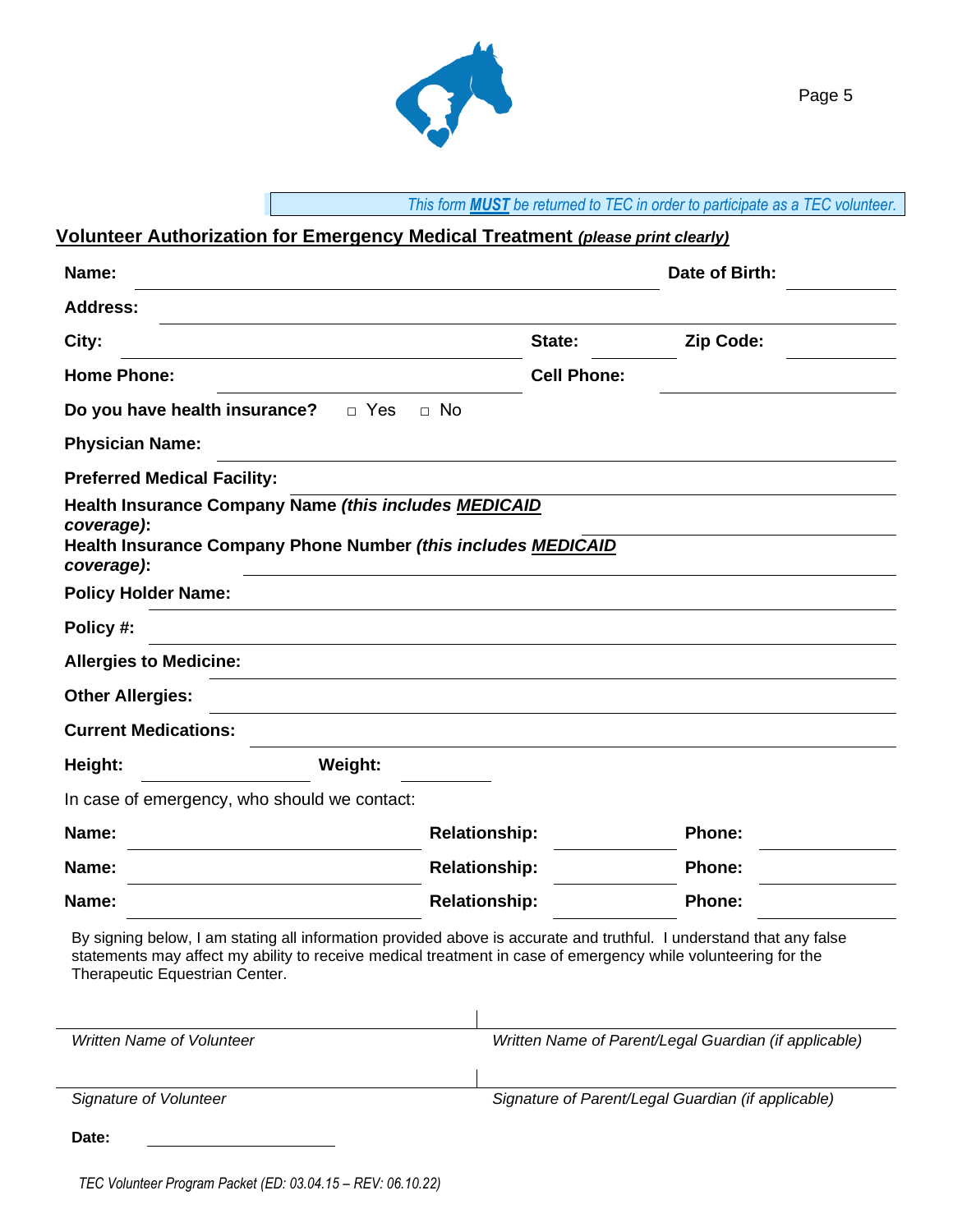

*This form MUST be completed by VOLUNTEERS WHO ARE 18 YEARS & OLDER and MUST be returned to TEC in order to participate as a TEC volunteer.*

### **Therapeutic Equestrian Center Criminal Background Check Release Form**

| Name:                                                                         |                                                            |                    |                        |          |
|-------------------------------------------------------------------------------|------------------------------------------------------------|--------------------|------------------------|----------|
| First                                                                         |                                                            | Middle             | Last                   |          |
| <b>Maiden Name and/or</b><br>Alias:                                           |                                                            |                    |                        |          |
| Date of Birth:                                                                | Race:                                                      |                    | Gender:<br>$\Box$ Male | □ Female |
| <b>Address:</b>                                                               |                                                            |                    |                        |          |
| City:                                                                         |                                                            | State:             | Zip Code:              |          |
| <b>Home Phone:</b>                                                            |                                                            | <b>Cell Phone:</b> |                        |          |
| E-mail:                                                                       |                                                            |                    |                        |          |
| <b>Please list all STATES in which</b><br>you have lived in the past 5 years. |                                                            |                    |                        |          |
|                                                                               | Have you been convicted of any crime in the past 10 years? |                    | □ Yes<br>$\Box$ No     |          |
| If YES, please explain:                                                       |                                                            |                    |                        |          |
|                                                                               |                                                            |                    |                        |          |

#### *STATEMENTS THAT APPEAR BELOW APPLY ONLY TO APPLICANTS 18 YEARS OF AGE AND OLDER*

*In connection with my application for volunteering (including contract for services) with you, I understand that investigative background inquiries are to be made on myself including criminal convictions, motor vehicle, and other reports. These reports will include information as to my character, work habits, performance and experience along with reasons for termination of past employment from previous employers. Further, I understand that you will be requesting information from various Federal, State, and other agencies which maintain records concerning my past activities relating to my driving, criminal, civil and other experiences. I acknowledge that certain offenses, which include but are not limited to violent crimes, sex offenses, crimes against children, and drug or alcohol offenses found in these inquiries may result in me being ineligible to volunteer. I authorize without reservation, any party or agency contacted by TEC to furnish the above-mentioned information. I hereby consent to TEC obtaining the above information. I understand to aid in the proper identification of my file or records, the following information, as well as other information, is necessary.*

#### **Volunteer Applicant Signature:**

**Date:**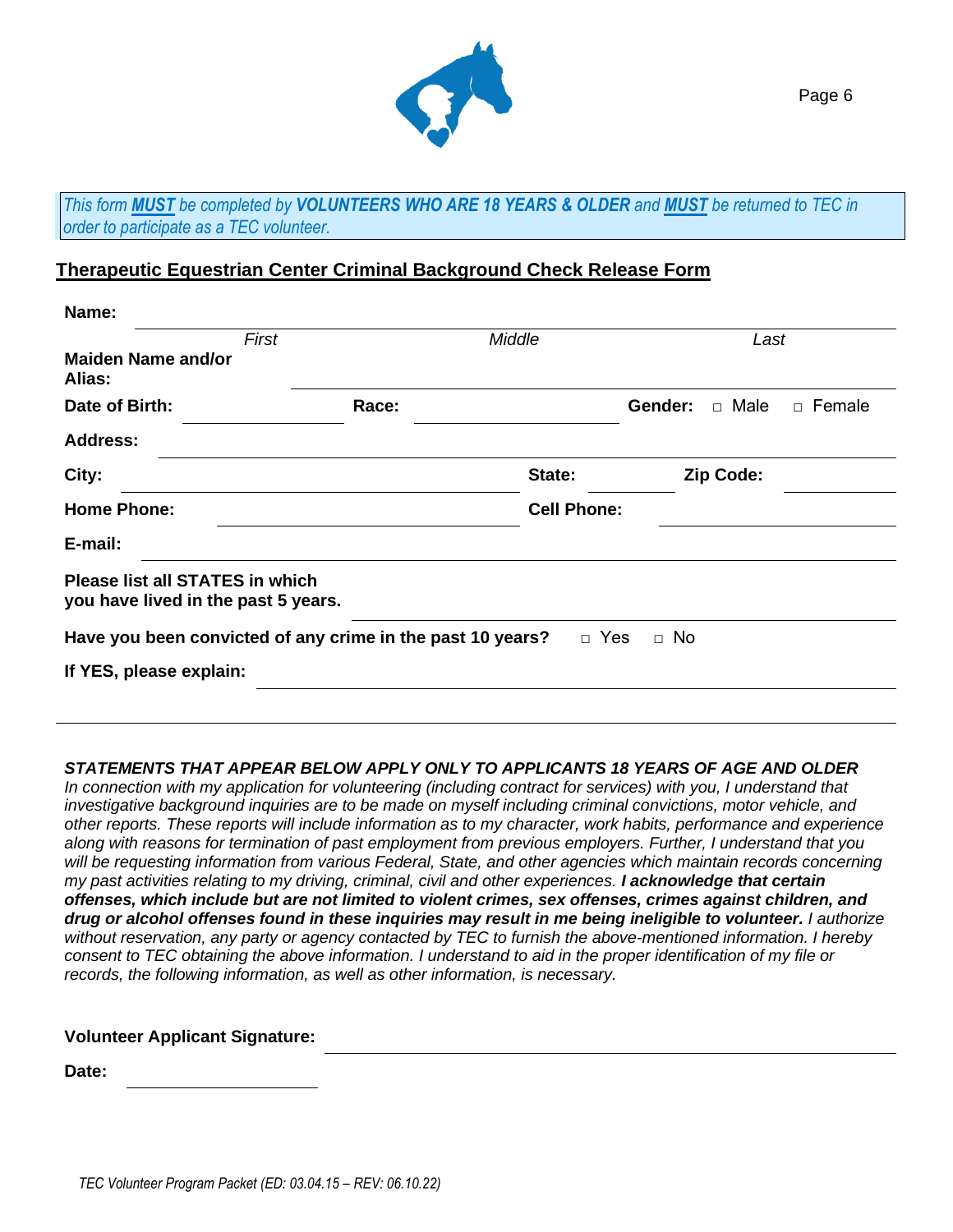

## **Volunteer Release Form & Liability Waiver**

*Please fill in the appropriate name on the line below and sign at the bottom to confirm you have read and understand the stated release and liability waiver.*

## *PARTICIPANT CONSENT, RELEASE, AND INDEMNIFICATION AGREEMENT*

I, \_\_\_\_\_\_\_\_\_\_\_\_\_\_\_\_\_\_\_\_\_\_\_\_\_\_\_\_\_\_\_\_\_\_ the volunteer *or* I/We, the parent(s)/legal guardian(s) of minor child or dependent adult of  $\Box$ do hereby consent to and assume the unavoidable risks inherent in all horse-related activities of said volunteer's partaking in the therapeutic riding (horsemanship) program and other equine-assisted activities hosted by Therapeutic Equestrian Center, Inc., at the Jane M. Hiler Facility at 1207 E. Galien-Buchanan Road, Buchanan (MI), and/or other locations of TEC-related activities. I acknowledge and I understand that despite reasonable safety precautions, horsemanship experiences can result in injury and possibly death. I also acknowledge my understanding that there are no assurances that said participant will receive physical or psychological benefits from participation in said program and I understand that the ordinary risks associated with horseback riding are increased by virtue of said participant's disability.

I understand that *UNDER THE MICHIGAN EQUINE ACTIVITY LIABILITY ACT, AN EQUINE PROFESSIONAL IS NOT LIABLE FOR AN INJURY TO OR THE DEATH OF A PARTICIPANT IN EQUINE ACTIVITY RESULTING FROM AN INHERENT RISK OF THE EQUINE ACTIVITY*. I also understand that, in the event of any accident that might occur NO LIABILITY can be accepted by any organization concerned, including the Therapeutic Equestrian Center, its agents or assigns. In consideration, therefore, for the privilege of riding and/or working around horses at the Therapeutic Equestrian Center, the Undersigned does hereby agree to hold harmless and indemnify Therapeutic Equestrian Center, and further release it from any liability or responsibility for accident, damage, injury, or illness to the Undersigned or to any horse owned by the Undersigned, or to any family member or spectator accompanying the Undersigned on the premises.

For and in consideration of the agreement of Therapeutic Equestrian Center, Inc. to provide equine activities to the aforesaid participant, I do hereby forever release, acquit, discharge, and hold harmless the Therapeutic Equestrian Center, its officers, directors, agents, employees, instructors, representatives, and any therapists, volunteers, and other persons associated with said program and the successors and assigns of each of them from all manner of claims, demands, and damages of every kind and nature whatsoever which I or the aforesaid participant may now or in the future have against the Therapeutic Equestrian Center, its officers, directors, agents, employees, instructors, representatives and any therapists, volunteers and other persons associated with said program, and the successors and assigns of each of them on account of any personal injuries, physical or mental condition, known or unknown, to the person of the aforesaid participant, and the treatment thereof, as a result of, or in any way growing out of the acts or omissions of said parties in connection with said services or in any way incidental thereto.

#### *-continue-*